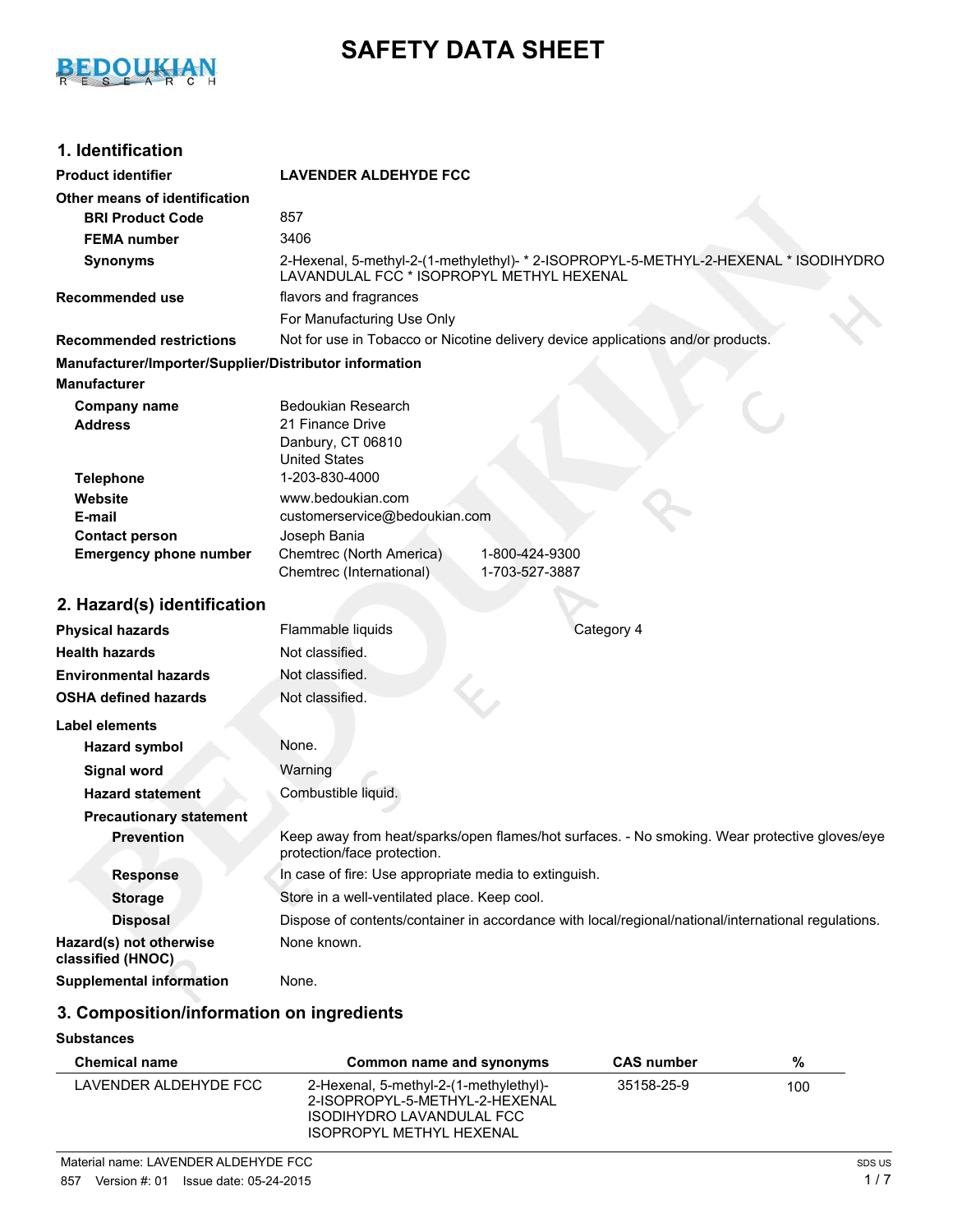| <b>Stabilizers</b><br><b>Chemical name</b>                                       |                                                                        | <b>CAS number</b>                                                                                                                                                                                                                                                                                                                                                                                           | %   |
|----------------------------------------------------------------------------------|------------------------------------------------------------------------|-------------------------------------------------------------------------------------------------------------------------------------------------------------------------------------------------------------------------------------------------------------------------------------------------------------------------------------------------------------------------------------------------------------|-----|
| synthetic alpha tocopherol                                                       |                                                                        | 10191-41-0                                                                                                                                                                                                                                                                                                                                                                                                  | 0.5 |
| <b>Composition comments</b>                                                      | Occupational Exposure Limits for stabilizers are listed in Section 8.  | *Designates that a specific chemical identity and/or percentage of composition has been withheld as a trade secret.                                                                                                                                                                                                                                                                                         |     |
| 4. First-aid measures                                                            |                                                                        |                                                                                                                                                                                                                                                                                                                                                                                                             |     |
| <b>Inhalation</b>                                                                | Move to fresh air. Call a physician if symptoms develop or persist.    |                                                                                                                                                                                                                                                                                                                                                                                                             |     |
| <b>Skin contact</b>                                                              |                                                                        | Wash off with soap and water. Get medical attention if irritation develops and persists.                                                                                                                                                                                                                                                                                                                    |     |
| Eye contact                                                                      |                                                                        | Rinse with water. Get medical attention if irritation develops and persists.                                                                                                                                                                                                                                                                                                                                |     |
| Ingestion                                                                        | Rinse mouth. Get medical attention if symptoms occur.                  |                                                                                                                                                                                                                                                                                                                                                                                                             |     |
| <b>Most important</b><br>symptoms/effects, acute and<br>delayed                  | Direct contact with eyes may cause temporary irritation.               |                                                                                                                                                                                                                                                                                                                                                                                                             |     |
| Indication of immediate<br>medical attention and special<br>treatment needed     | Provide general supportive measures and treat symptomatically.         |                                                                                                                                                                                                                                                                                                                                                                                                             |     |
| <b>General information</b>                                                       | protect themselves.                                                    | Ensure that medical personnel are aware of the material(s) involved, and take precautions to                                                                                                                                                                                                                                                                                                                |     |
| 5. Fire-fighting measures                                                        |                                                                        |                                                                                                                                                                                                                                                                                                                                                                                                             |     |
| Suitable extinguishing media                                                     | Water fog. Foam. Dry chemical powder. Carbon dioxide (CO2).            |                                                                                                                                                                                                                                                                                                                                                                                                             |     |
| Unsuitable extinguishing<br>media                                                | Do not use water jet as an extinguisher, as this will spread the fire. |                                                                                                                                                                                                                                                                                                                                                                                                             |     |
| Specific hazards arising from<br>the chemical                                    | mixtures. During fire, gases hazardous to health may be formed.        | The product is combustible, and heating may generate vapors which may form explosive vapor/air                                                                                                                                                                                                                                                                                                              |     |
| Special protective equipment<br>and precautions for firefighters                 |                                                                        | Self-contained breathing apparatus and full protective clothing must be worn in case of fire.                                                                                                                                                                                                                                                                                                               |     |
| <b>Fire fighting</b><br>equipment/instructions                                   | so without risk.                                                       | In case of fire and/or explosion do not breathe fumes. Move containers from fire area if you can do                                                                                                                                                                                                                                                                                                         |     |
| <b>Specific methods</b>                                                          |                                                                        | Use standard firefighting procedures and consider the hazards of other involved materials.                                                                                                                                                                                                                                                                                                                  |     |
| <b>General fire hazards</b>                                                      | Combustible liquid.                                                    |                                                                                                                                                                                                                                                                                                                                                                                                             |     |
| 6. Accidental release measures                                                   |                                                                        |                                                                                                                                                                                                                                                                                                                                                                                                             |     |
| <b>Personal precautions,</b><br>protective equipment and<br>emergency procedures | 8 of the SDS.                                                          | Keep unnecessary personnel away. Keep people away from and upwind of spill/leak. Eliminate all<br>ignition sources (no smoking, flares, sparks, or flames in immediate area). Wear appropriate<br>protective equipment and clothing during clean-up. Ensure adequate ventilation. Local authorities<br>should be advised if significant spillages cannot be contained. For personal protection, see section |     |
| <b>Methods and materials for</b><br>containment and cleaning up                  | combustibles (wood, paper, oil, etc.) away from spilled material.      | Eliminate all ignition sources (no smoking, flares, sparks, or flames in immediate area). Keep                                                                                                                                                                                                                                                                                                              |     |
|                                                                                  | Following product recovery, flush area with water.                     | Large Spills: Stop the flow of material, if this is without risk. Dike the spilled material, where this is<br>possible. Cover with plastic sheet to prevent spreading. Use a non-combustible material like<br>vermiculite, sand or earth to soak up the product and place into a container for later disposal.                                                                                              |     |
|                                                                                  |                                                                        | Small Spills: Absorb with earth, sand or other non-combustible material and transfer to containers<br>for later disposal. Clean surface thoroughly to remove residual contamination.                                                                                                                                                                                                                        |     |
|                                                                                  |                                                                        | Never return spills to original containers for re-use. For waste disposal, see section 13 of the SDS.                                                                                                                                                                                                                                                                                                       |     |
| <b>Environmental precautions</b>                                                 | Avoid discharge into drains, water courses or onto the ground.         |                                                                                                                                                                                                                                                                                                                                                                                                             |     |
| 7. Handling and storage                                                          |                                                                        |                                                                                                                                                                                                                                                                                                                                                                                                             |     |
| <b>Precautions for safe handling</b>                                             | industrial hygiene practices.                                          | Keep away from open flames, hot surfaces and sources of ignition. When using do not smoke.<br>Provide adequate ventilation. Wear appropriate personal protective equipment. Observe good                                                                                                                                                                                                                    |     |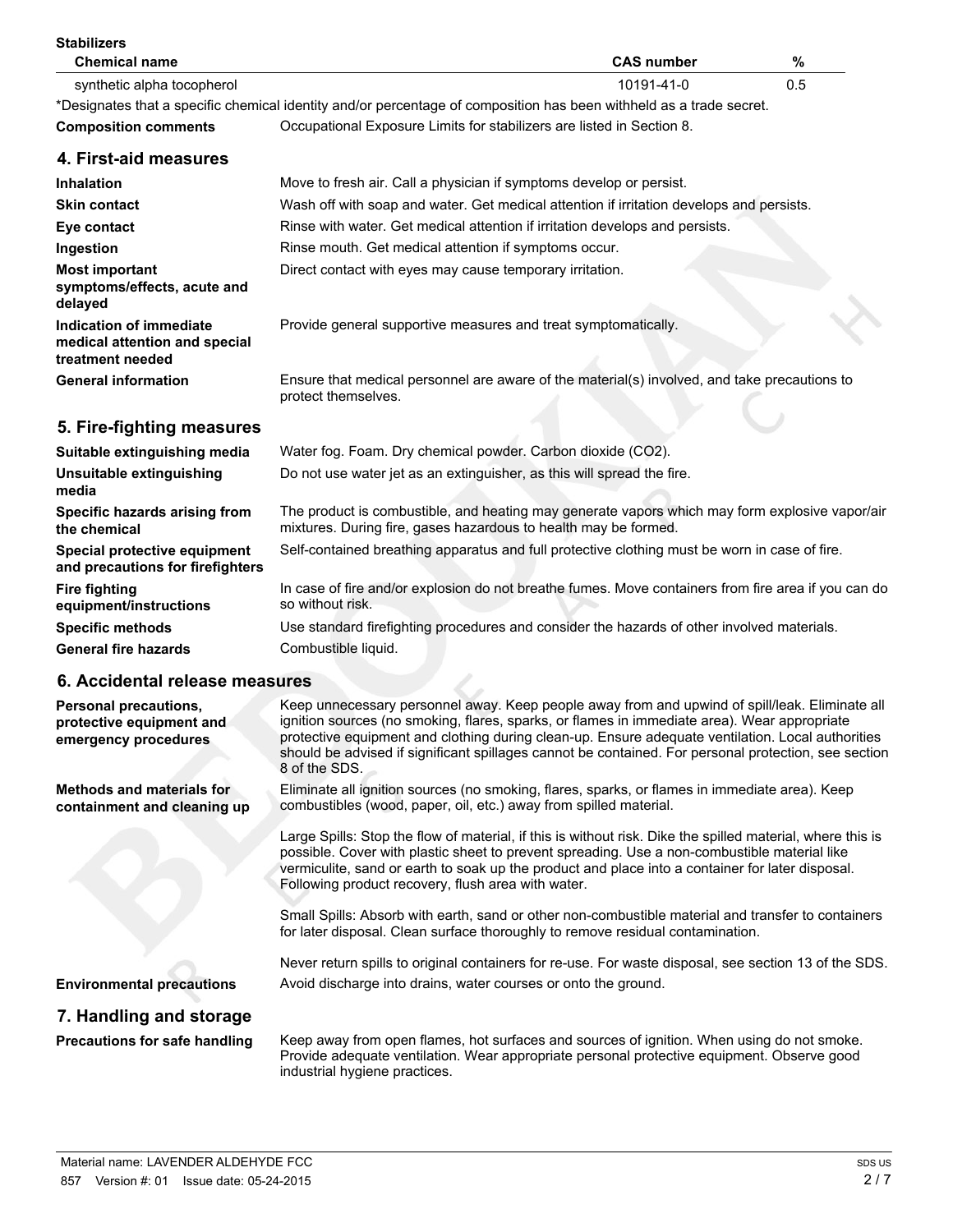**Conditions for safe storage, including any incompatibilities** Keep away from heat, sparks and open flame. Store in a cool, dry place out of direct sunlight. Store in original tightly closed container. Store in a well-ventilated place. Keep in an area equipped with sprinklers. Store away from incompatible materials (see Section 10 of the SDS). Recommended Packaging: Glass, Plastic, Aluminum or Phenolic Lined Steel. Store tightly sealed under inert gas in a cool, well-ventilated area.

#### **8. Exposure controls/personal protection**

| <b>Occupational exposure limits</b>      | No exposure limits noted for ingredient(s).                                                                                                                                                                                                                                                                                                                                                            |  |
|------------------------------------------|--------------------------------------------------------------------------------------------------------------------------------------------------------------------------------------------------------------------------------------------------------------------------------------------------------------------------------------------------------------------------------------------------------|--|
| <b>Biological limit values</b>           | No biological exposure limits noted for the ingredient(s).                                                                                                                                                                                                                                                                                                                                             |  |
| Appropriate engineering<br>controls      | Good general ventilation (typically 10 air changes per hour) should be used. Ventilation rates<br>should be matched to conditions. If applicable, use process enclosures, local exhaust ventilation,<br>or other engineering controls to maintain airborne levels below recommended exposure limits. If<br>exposure limits have not been established, maintain airborne levels to an acceptable level. |  |
|                                          | Individual protection measures, such as personal protective equipment                                                                                                                                                                                                                                                                                                                                  |  |
| Eye/face protection                      | Wear safety glasses with side shields (or goggles).                                                                                                                                                                                                                                                                                                                                                    |  |
| <b>Skin protection</b>                   |                                                                                                                                                                                                                                                                                                                                                                                                        |  |
| <b>Hand protection</b>                   | Wear appropriate chemical resistant gloves. Suitable gloves can be recommended by the glove<br>supplier.                                                                                                                                                                                                                                                                                               |  |
| Other                                    | Wear suitable protective clothing.                                                                                                                                                                                                                                                                                                                                                                     |  |
| <b>Respiratory protection</b>            | If engineering controls do not maintain airborne concentrations below recommended exposure<br>limits (where applicable) or to an acceptable level (in countries where exposure limits have not<br>been established), an approved respirator must be worn.                                                                                                                                              |  |
| <b>Thermal hazards</b>                   | Wear appropriate thermal protective clothing, when necessary.                                                                                                                                                                                                                                                                                                                                          |  |
| <b>General hygiene</b><br>considerations | When using do not smoke. Always observe good personal hygiene measures, such as washing<br>after handling the material and before eating, drinking, and/or smoking. Routinely wash work<br>clothing and protective equipment to remove contaminants.                                                                                                                                                   |  |

#### **9. Physical and chemical properties**

| Appearance                                        |                                                                                                                                          |
|---------------------------------------------------|------------------------------------------------------------------------------------------------------------------------------------------|
| <b>Physical state</b>                             | Liquid.                                                                                                                                  |
| Color                                             | Pale yellow                                                                                                                              |
| Odor                                              | fruity, blueberry character                                                                                                              |
| <b>Odor threshold</b>                             | Not available.                                                                                                                           |
| рH                                                | Not available.                                                                                                                           |
| Melting point/freezing point                      | Not available.                                                                                                                           |
| Initial boiling point and boiling<br>range        | 379.47 °F (193.04 °C) US EPA. 2014. Estimation Programs Interface Suite™ for Microsoft®<br>Windows, v 4.11. US EPA, Washington, DC, USA. |
| <b>Flash point</b>                                | 155 °F (68 °C) Pensky-Martens or Grabner Miniflash                                                                                       |
| <b>Evaporation rate</b>                           | Not available.                                                                                                                           |
| Flammability (solid, gas)                         | Not applicable.                                                                                                                          |
| Upper/lower flammability or explosive limits      |                                                                                                                                          |
| <b>Flammability limit - lower</b><br>(%)          | Not available.                                                                                                                           |
| <b>Flammability limit - upper</b><br>$(\% )$      | Not available.                                                                                                                           |
| Explosive limit - lower (%)                       | Not available.                                                                                                                           |
| Explosive limit - upper (%)                       | Not available.                                                                                                                           |
| Vapor pressure                                    | 0.348 mmHg at 20°C; US EPA. 2014. Estimation Programs Interface Suite™ for Microsoft®<br>Windows, v 4.11. US EPA, Washington, DC, USA.   |
| <b>Vapor density</b>                              | 5.3 Relative to air; air = $1$                                                                                                           |
| <b>Relative density</b>                           | Not available.                                                                                                                           |
| Solubility(ies)                                   |                                                                                                                                          |
| Solubility (water)                                | Not available.                                                                                                                           |
| <b>Partition coefficient</b><br>(n-octanol/water) | 3.46 US EPA. 2014. Estimation Programs Interface Suite™ for Microsoft® Windows, v 4.11. US<br>EPA, Washington, DC, USA.                  |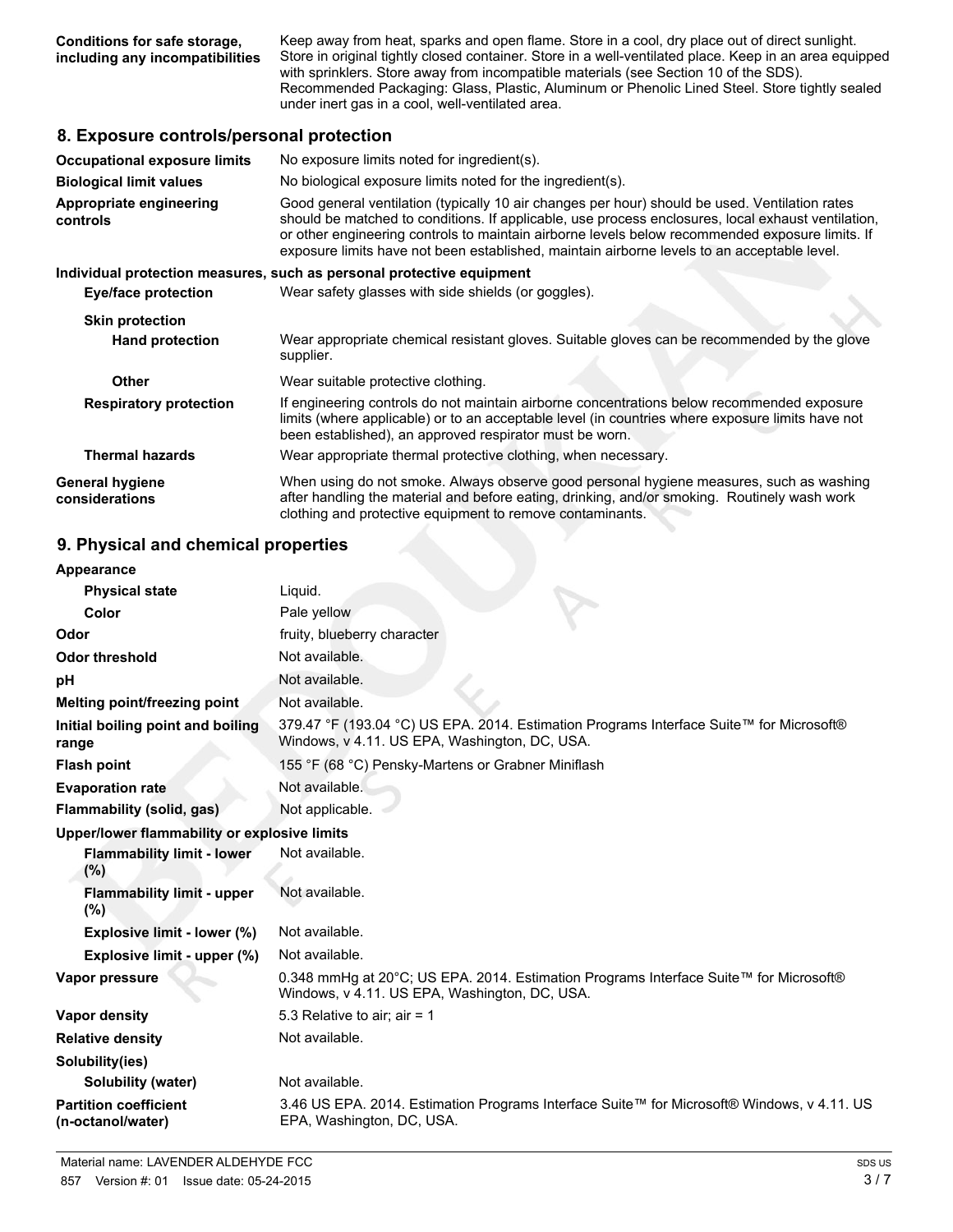| <b>Auto-ignition temperature</b> | Not available.                     |
|----------------------------------|------------------------------------|
| <b>Decomposition temperature</b> | Not available.                     |
| <b>Viscosity</b>                 | Not available.                     |
| Other information                |                                    |
| <b>Density</b>                   | $0.842 - 0.846$ g/cm3              |
| <b>Flammability class</b>        | Combustible IIIA estimated         |
| <b>Molecular formula</b>         | C <sub>10</sub> H <sub>18</sub> O  |
| <b>Molecular weight</b>          | 154.24                             |
| <b>Specific gravity</b>          | $0.842 - 0.846$ at 25 $^{\circ}$ C |

## **10. Stability and reactivity**

| <b>Reactivity</b>                            | The product is stable and non-reactive under normal conditions of use, storage and transport.                                                     |
|----------------------------------------------|---------------------------------------------------------------------------------------------------------------------------------------------------|
| <b>Chemical stability</b>                    | Material is stable under normal conditions.                                                                                                       |
| <b>Possibility of hazardous</b><br>reactions | No dangerous reaction known under conditions of normal use.                                                                                       |
| <b>Conditions to avoid</b>                   | Avoid heat, sparks, open flames and other ignition sources. Avoid temperatures exceeding the<br>flash point. Contact with incompatible materials. |
| Incompatible materials                       | Strong oxidizing agents.                                                                                                                          |
| <b>Hazardous decomposition</b><br>products   | No hazardous decomposition products are known.                                                                                                    |

## **11. Toxicological information**

#### **Information on likely routes of exposure**

| <b>Inhalation</b>                                                                  | No adverse effects due to inhalation are expected.       |
|------------------------------------------------------------------------------------|----------------------------------------------------------|
| <b>Skin contact</b>                                                                | No adverse effects due to skin contact are expected.     |
| Eye contact                                                                        | Direct contact with eyes may cause temporary irritation. |
| Ingestion                                                                          | Expected to be a low ingestion hazard.                   |
| Symptoms related to the<br>physical, chemical and<br>toxicological characteristics | Direct contact with eyes may cause temporary irritation. |

#### **Information on toxicological effects**

| <b>Product</b>                         | <b>Species</b> | <b>Test Results</b> |
|----------------------------------------|----------------|---------------------|
| <b>Acute toxicity</b>                  |                |                     |
| <b>INTERNATIONAL CONTROLLER CHOCKS</b> |                |                     |

| LAVENDER ALDEHYDE FCC (CAS 35158-25-9)                                       |                                                        |                                                                                                                         |
|------------------------------------------------------------------------------|--------------------------------------------------------|-------------------------------------------------------------------------------------------------------------------------|
| <b>Acute</b>                                                                 |                                                        |                                                                                                                         |
| <b>Dermal</b><br>Liquid<br>LD50                                              | Rabbit                                                 | > 5000 mg/kg                                                                                                            |
| Oral<br>Liquid                                                               |                                                        |                                                                                                                         |
| LD <sub>50</sub>                                                             | Rat                                                    | > 5000 mg/kg                                                                                                            |
| * Estimates for product may be based on additional component data not shown. |                                                        |                                                                                                                         |
| <b>Skin corrosion/irritation</b>                                             | Prolonged skin contact may cause temporary irritation. |                                                                                                                         |
| <b>Irritation Corrosion - Skin</b><br>LAVENDER ALDEHYDE FCC                  |                                                        | 10 % Patch test, Vehicle Petrolatum.<br>Result: No irritation observed.<br>Species: Human<br>Organ: Skin<br>Notes: RIFM |
| Serious eye damage/eye<br><i>irritation</i>                                  |                                                        | Direct contact with eyes may cause temporary irritation.                                                                |
| <b>Respiratory or skin sensitization</b>                                     |                                                        |                                                                                                                         |

**Respiratory sensitization** Not a respiratory sensitizer.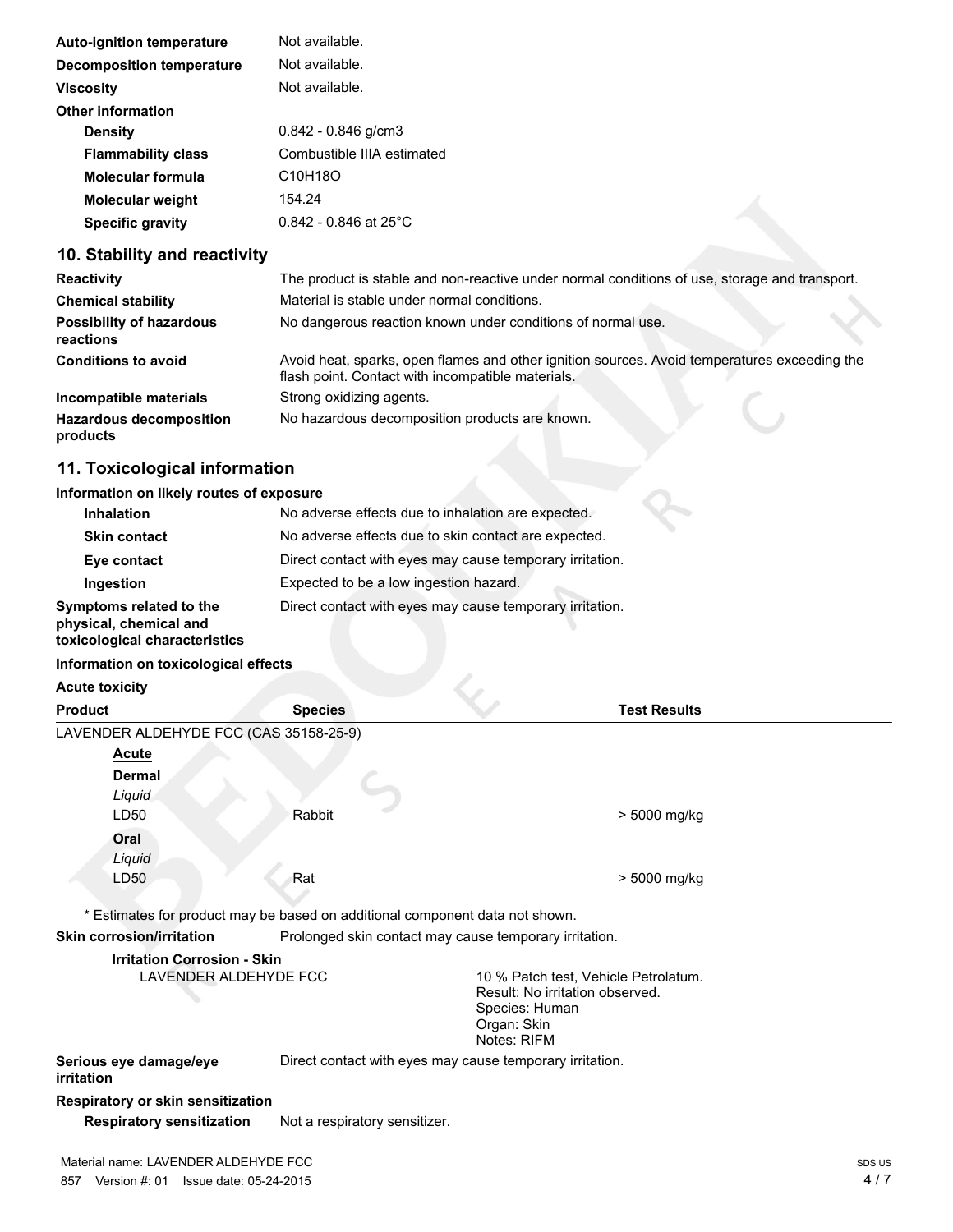| <b>Skin sensitization</b>                                                      | This product is not expected to cause skin sensitization.      |                                                                                                                                                                                                       |
|--------------------------------------------------------------------------------|----------------------------------------------------------------|-------------------------------------------------------------------------------------------------------------------------------------------------------------------------------------------------------|
| <b>Skin sensitization</b>                                                      |                                                                |                                                                                                                                                                                                       |
| LAVENDER ALDEHYDE FCC                                                          |                                                                | 10 % Patch test, Vehicle Petrolatum.<br>Result: Not sensitizing.<br>Species: Human<br>Organ: Skin<br>Notes: RIFM                                                                                      |
| Germ cell mutagenicity                                                         | mutagenic or genotoxic.                                        | No data available to indicate product or any components present at greater than 0.1% are                                                                                                              |
| Carcinogenicity                                                                |                                                                | This product is not considered to be a carcinogen by IARC, ACGIH, NTP, or OSHA.                                                                                                                       |
| Not listed.                                                                    | OSHA Specifically Regulated Substances (29 CFR 1910.1001-1050) |                                                                                                                                                                                                       |
| <b>Reproductive toxicity</b>                                                   |                                                                | This product is not expected to cause reproductive or developmental effects.                                                                                                                          |
| Specific target organ toxicity -<br>single exposure                            | Not classified.                                                |                                                                                                                                                                                                       |
| Specific target organ toxicity -<br>repeated exposure                          | Not classified.                                                |                                                                                                                                                                                                       |
| <b>Aspiration hazard</b>                                                       | Not an aspiration hazard.                                      |                                                                                                                                                                                                       |
| 12. Ecological information                                                     |                                                                |                                                                                                                                                                                                       |
| <b>Ecotoxicity</b>                                                             |                                                                | The product is not classified as environmentally hazardous. However, this does not exclude the<br>possibility that large or frequent spills can have a harmful or damaging effect on the environment. |
| Persistence and degradability                                                  | No data is available on the degradability of this product.     |                                                                                                                                                                                                       |
| <b>Bioaccumulative potential</b>                                               |                                                                |                                                                                                                                                                                                       |
| Partition coefficient n-octanol / water (log Kow)<br>LAVENDER ALDEHYDE FCC     |                                                                | 3.46, US EPA. 2014. Estimation Programs Interface Suite™<br>for Microsoft® Windows, v 4.11. US EPA, Washington, DC,<br>USA.                                                                           |
| <b>Mobility in soil</b>                                                        | No data available.                                             |                                                                                                                                                                                                       |
| Other adverse effects                                                          |                                                                | No other adverse environmental effects (e.g. ozone depletion, photochemical ozone creation<br>potential, endocrine disruption, global warming potential) are expected from this component.            |
| 13. Disposal considerations                                                    |                                                                |                                                                                                                                                                                                       |
| <b>Disposal instructions</b>                                                   |                                                                | Collect and reclaim or dispose in sealed containers at licensed waste disposal site. Dispose of<br>contents/container in accordance with local/regional/national/international regulations.           |
| <b>Local disposal requiations</b>                                              | Dispose in accordance with all applicable regulations.         |                                                                                                                                                                                                       |
| Hazardous waste code                                                           | disposal company.                                              | The waste code should be assigned in discussion between the user, the producer and the waste                                                                                                          |
| Waste from residues / unused<br>products                                       | Disposal instructions).                                        | Dispose of in accordance with local regulations. Empty containers or liners may retain some<br>product residues. This material and its container must be disposed of in a safe manner (see:           |
| <b>Contaminated packaging</b>                                                  | disposal.                                                      | Since emptied containers may retain product residue, follow label warnings even after container is<br>emptied. Empty containers should be taken to an approved waste handling site for recycling or   |
| 14. Transport information                                                      |                                                                |                                                                                                                                                                                                       |
| <b>DOT</b>                                                                     |                                                                |                                                                                                                                                                                                       |
| Not regulated as dangerous goods.<br><b>IATA</b>                               |                                                                |                                                                                                                                                                                                       |
| Not regulated as dangerous goods.<br><b>IMDG</b>                               |                                                                |                                                                                                                                                                                                       |
| Not regulated as dangerous goods.                                              |                                                                |                                                                                                                                                                                                       |
| Transport in bulk according to<br>Annex II of MARPOL 73/78 and<br>the IBC Code | Not established.                                               |                                                                                                                                                                                                       |

# **15. Regulatory information**

**US federal regulations** This product is a "Hazardous Chemical" as defined by the OSHA Hazard Communication Standard, 29 CFR 1910.1200.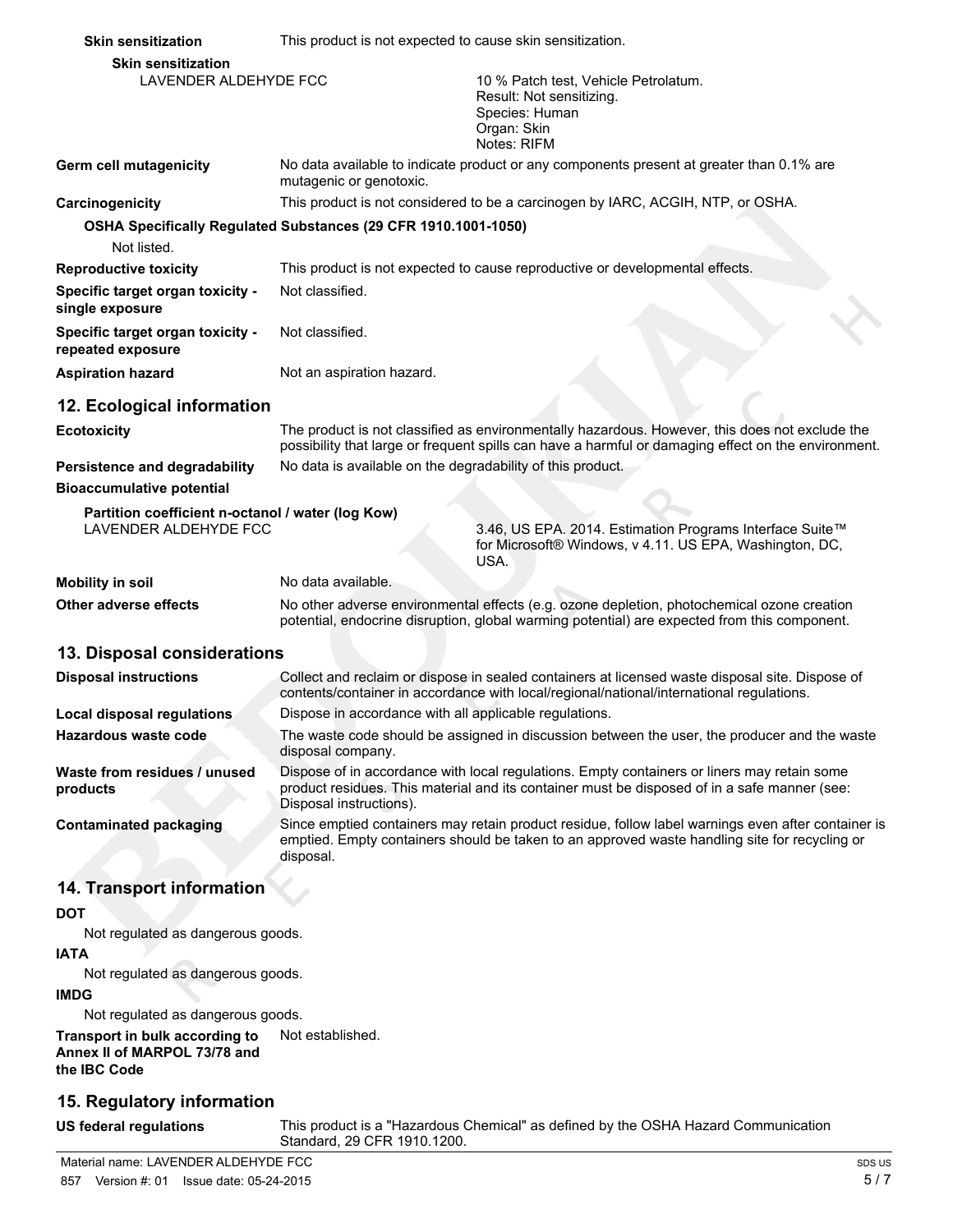**TSCA Section 12(b) Export Notification (40 CFR 707, Subpt. D)** Not regulated. **CERCLA Hazardous Substance List (40 CFR 302.4)** Not listed. **SARA 304 Emergency release notification** Not regulated. **OSHA Specifically Regulated Substances (29 CFR 1910.1001-1050)** Not listed. **Superfund Amendments and Reauthorization Act of 1986 (SARA) Hazard categories** Immediate Hazard - No Delayed Hazard - No Fire Hazard - Yes Pressure Hazard - No Reactivity Hazard - No **SARA 302 Extremely hazardous substance** Not listed. **SARA 311/312 Hazardous chemical** Yes **SARA 313 (TRI reporting)** Not regulated. **Other federal regulations Clean Air Act (CAA) Section 112 Hazardous Air Pollutants (HAPs) List** Not regulated. **Clean Air Act (CAA) Section 112(r) Accidental Release Prevention (40 CFR 68.130)** Not regulated. **Safe Drinking Water Act (SDWA)** Not regulated. **US state regulations US. California Controlled Substances. CA Department of Justice (California Health and Safety Code Section 11100)** Not listed. **US. Massachusetts RTK - Substance List** Not regulated. **US. New Jersey Worker and Community Right-to-Know Act** Not listed. **US. Pennsylvania Worker and Community Right-to-Know Law** Not listed. **US. Rhode Island RTK** Not regulated. **US. California Proposition 65** California Safe Drinking Water and Toxic Enforcement Act of 1986 (Proposition 65): This material is not known to contain any chemicals currently listed as carcinogens or reproductive toxins. **International Inventories Country(s) or region Inventory name <b>Inventory name On inventory (yes/no)\*** Australia Australian Inventory of Chemical Substances (AICS) Yes Canada Domestic Substances List (DSL) Yes Canada Non-Domestic Substances List (NDSL) No China Inventory of Existing Chemical Substances in China (IECSC) Yes Europe **European Inventory of Existing Commercial Chemical Chemical Chemical Yes** Substances (EINECS) Europe **European List of Notified Chemical Substances (ELINCS)** No Japan **Inventory of Existing and New Chemical Substances (ENCS)** No No Korea **Existing Chemicals List (ECL)** No and the existing Chemicals List (ECL) No and the existence of the existing Chemicals List (ECL) No and the existence of the existence of the existence of the existence of the existe New Zealand New Zealand Inventory **New York 1988** New Yes

Philippines Philippine Inventory of Chemicals and Chemical Substances Yes

(PICCS)